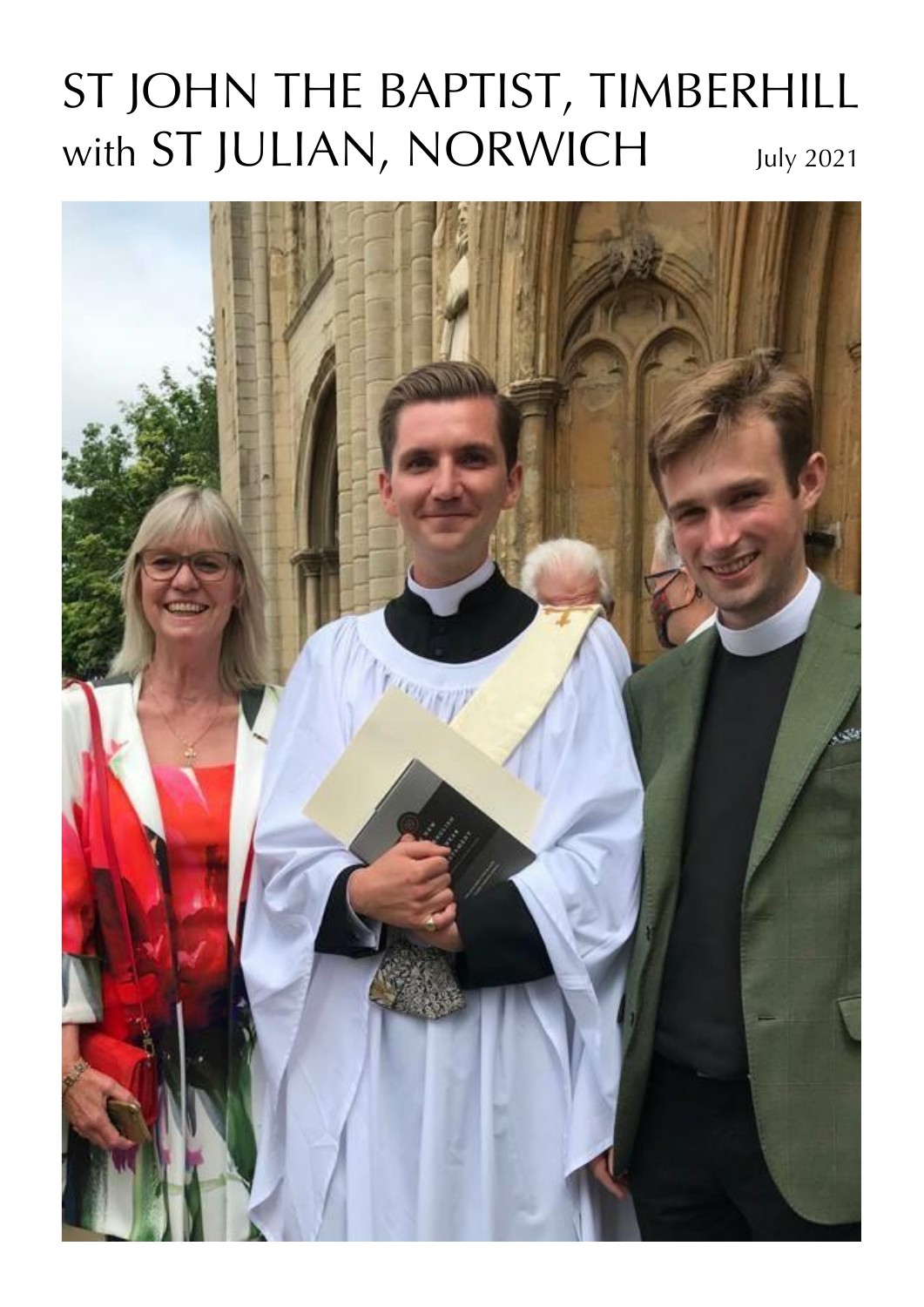## PARISH PEOPLE

| <b>Parish Priest</b>                                                                                                                                                                                             | <b>Fr Richard Stanton</b><br>The Rectory, 8 Kilderkin Way, Norwich NR1 1RD<br>01603 626104 · richard stanton@btinternet.com                                                                                                |                                                                                                                                                                                                                                             |  |  |  |
|------------------------------------------------------------------------------------------------------------------------------------------------------------------------------------------------------------------|----------------------------------------------------------------------------------------------------------------------------------------------------------------------------------------------------------------------------|---------------------------------------------------------------------------------------------------------------------------------------------------------------------------------------------------------------------------------------------|--|--|--|
|                                                                                                                                                                                                                  |                                                                                                                                                                                                                            | Fr Richard's rest day is Monday.                                                                                                                                                                                                            |  |  |  |
| <b>Churchwardens</b>                                                                                                                                                                                             | <b>Shirley Buxton</b><br>32 Mansel Drive, Old Catton, Norwich NR6 7NB<br>01603 404438 • shirleypeterbuxt@btinternet.com<br>Gudrun Warren<br>38 Lark Drive, Attleborough NR17 1NZ<br>01953 455146 · gudrun.warren@gmail.com |                                                                                                                                                                                                                                             |  |  |  |
|                                                                                                                                                                                                                  |                                                                                                                                                                                                                            |                                                                                                                                                                                                                                             |  |  |  |
| <b>PCC Secretary</b>                                                                                                                                                                                             | Liz Kilshaw                                                                                                                                                                                                                |                                                                                                                                                                                                                                             |  |  |  |
| <b>PCC Treasurer</b>                                                                                                                                                                                             | Chris Bushnell                                                                                                                                                                                                             |                                                                                                                                                                                                                                             |  |  |  |
| <b>Gift Aid Secretary</b>                                                                                                                                                                                        | Michael Watson                                                                                                                                                                                                             |                                                                                                                                                                                                                                             |  |  |  |
| Organist                                                                                                                                                                                                         | Keith Buxton                                                                                                                                                                                                               |                                                                                                                                                                                                                                             |  |  |  |
| <b>Head Server</b>                                                                                                                                                                                               | John Foottit                                                                                                                                                                                                               |                                                                                                                                                                                                                                             |  |  |  |
| <b>Electoral Roll Secretary</b>                                                                                                                                                                                  | Elizabeth Sutherland                                                                                                                                                                                                       |                                                                                                                                                                                                                                             |  |  |  |
| <b>Safeguarding Officer</b>                                                                                                                                                                                      | Sue Bisley                                                                                                                                                                                                                 |                                                                                                                                                                                                                                             |  |  |  |
| <b>Deanery Synod representatives</b> Liz Kilshaw, Rhys Lewis                                                                                                                                                     |                                                                                                                                                                                                                            |                                                                                                                                                                                                                                             |  |  |  |
| <b>Parochial Church Council</b><br>Fr Peter Barnes-Clay, Mary Barnes-<br>Clay, Sue Bisley, Harry Emerson,<br>Judy Hall, Andrew Knights,<br>Susan Snasdell, Elizabeth Sutherland,<br>Melissa Symes, Jeremy Warren |                                                                                                                                                                                                                            | Sidespeople<br>Linda Baldwin, David Baldwin,<br>Mary Barnes-Clay, Barbara Donnelly,<br>Judy Hall, June Halls, Michael Halls,<br>Patrick Hawes, Susan Snasdell,<br>Elizabeth Sutherland,<br>Dorothy Tinkler, Stuart Tinkler,<br>John Woodrow |  |  |  |

#### **The Julian Campus**

The Julian Centre, Rouen Road, Norwich NR1 1QT (*closed for refurbishment*) 01603 767380 • www.julianofnorwich.org

**Curate** (*Wed – Sat*) The Revd Edwin Wilton-Morgan 01603 218300 • curate@cathedral.org.uk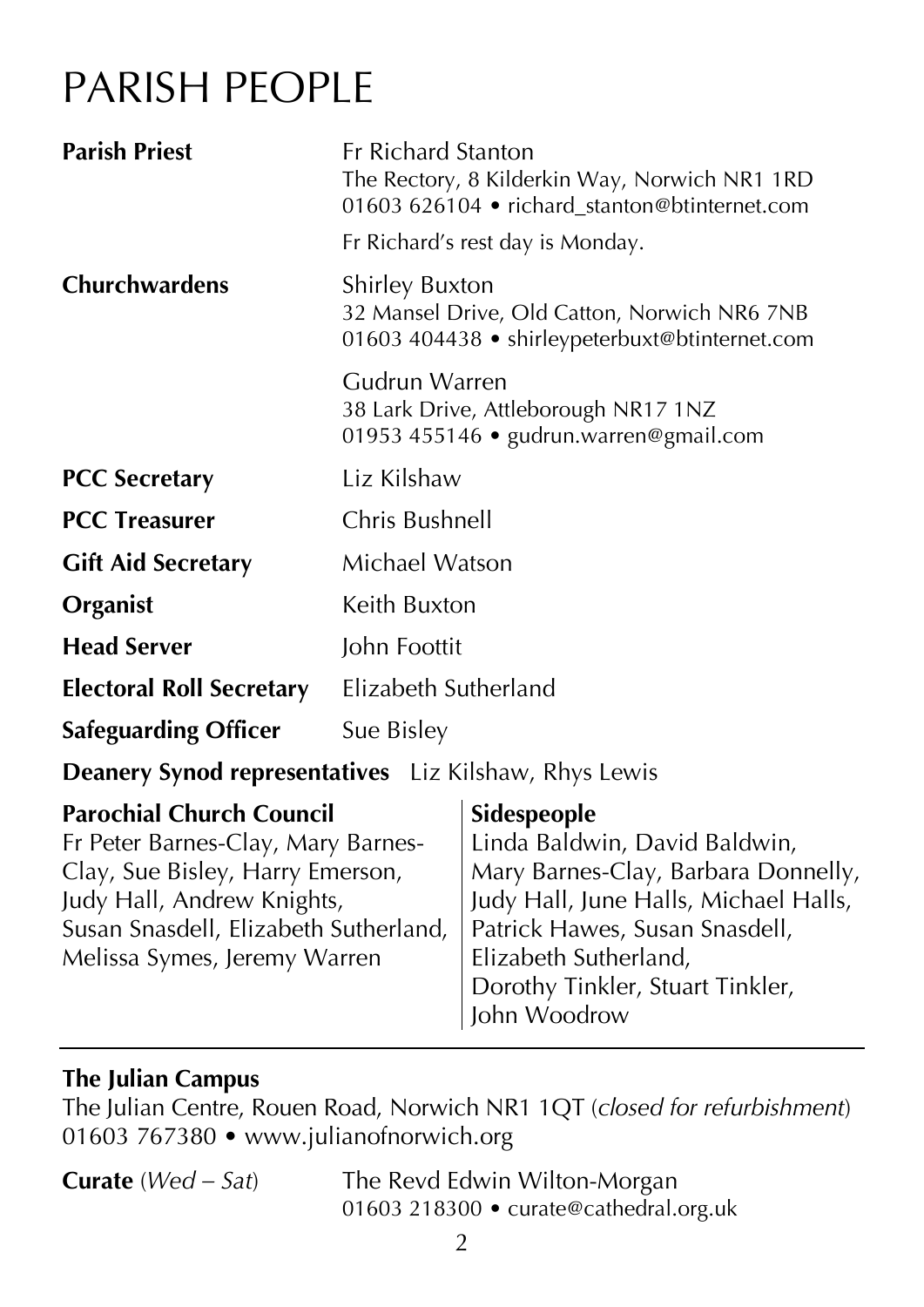### Strengthen for service

# Dear priests,

A few days after the magnificent celebration of our Patronal Festival on June  $24<sup>th</sup>$  (and our thanks go to all who contributed, not least with music, serving, flowers, and refreshments), it was a great privilege for me to be sitting in choir at Norwich Cathedral for the Ordination of Deacons on Sunday  $27^{\text{th}}$ June. Among those ordained was Edwin Wilton-Morgan, who served a yearlong placement in our parish as part of his final year of training at Westcott House and who, we are glad to say, continues his association with us in a new guise now. He is serving as Assistant Curate at the Cathedral and, as one of the fruits of the newly-created Julian of Norwich Partnership, will be sharing for four days each week (usually Wednesday to Saturday) in ministry to visitors and pilgrims to the Julian Shrine and to the local community around St Julian's.

I am delighted to have him and I know you will continue to support him with your prayers and your practical assistance as he comes to share in the work of ministry here. Some of you will remember other clergy over the years, particularly Fr Robert Llewelyn, who have exercised a distinctive ministry at St Julian's which is independent of but complementary to the work of the parish, and Fr Edwin continues in that established tradition.

I commend to you a careful and reflective reading of the warm, wise and insightful sermon, printed in this Newsletter, which he preached at the High Mass at St John's on the last Sunday of his placement with us (at the end of which we presented him with two gifts to mark his time with us: an Italian silk biretta and a token for some of the books he will need!).

I believe it enriches our parish to have ordinands on placement and is a part of the contribution which we can make to the wellbeing of the Body of Christ both in our local area and further afield, and I hope we will continue to offer such placements in the future – and, too, to explore other ways in which we can be of service to the Church of which we are part, because there is much that we can teach and much that we can learn from those who come among us.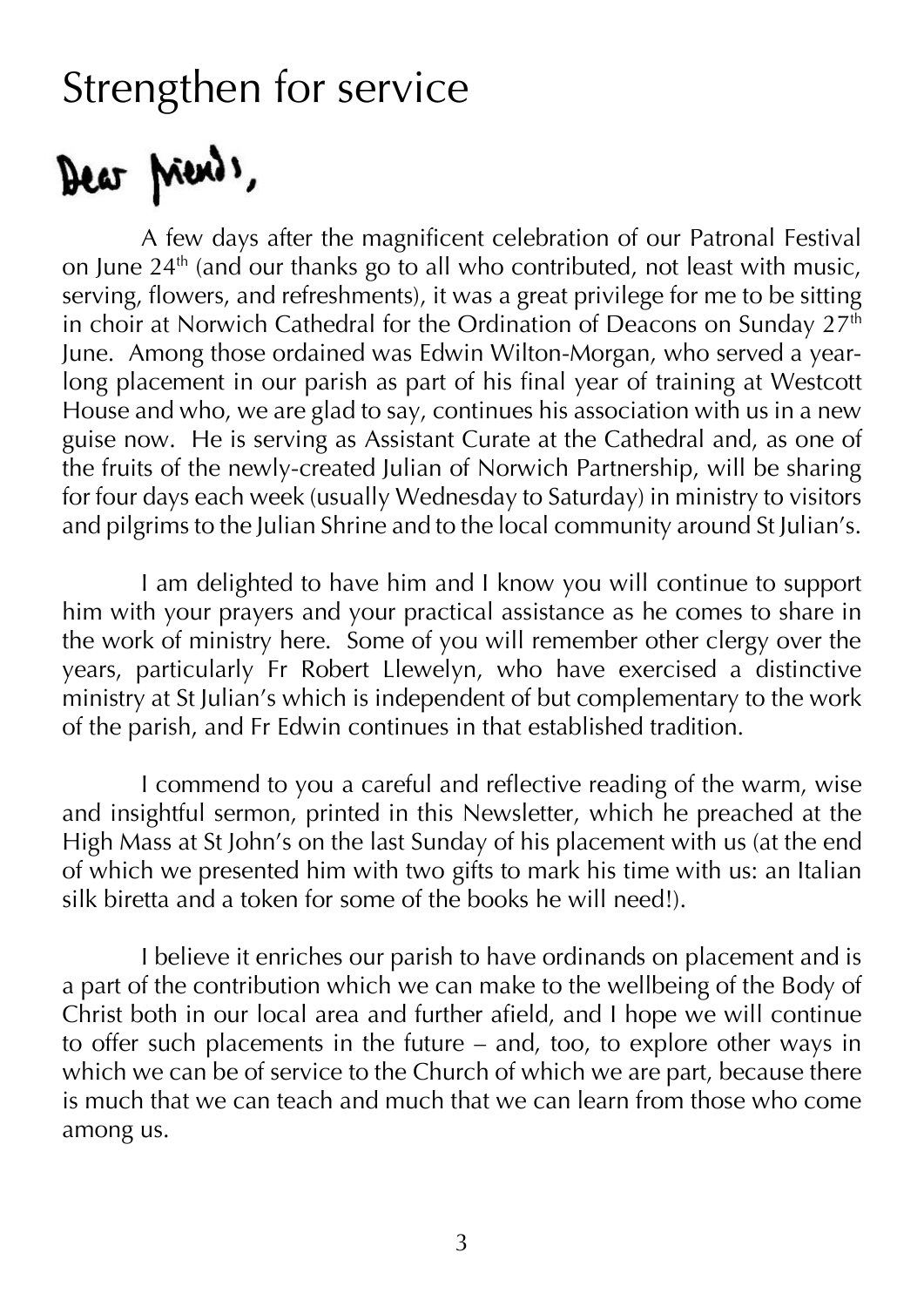Ordination season should serve as a stimulus for all of us to consider our own work and ministry in the Church, and to recognise that each of us really does have one! It doesn't look the same as someone else's, it won't necessarily involve standing at the altar or preaching in the pulpit or taking a lead in organising youth work or going to join a Religious Order or signing up for a Diocesan lay training course or anything like that – though it *might*  do, and we need to stay open and alert for the promptings of the Holy Spirit at work within us and the gentle suggestions of our brothers and sisters – but the New Testament makes clear over and over again that each of us has a part to play in building up and nurturing the Body of Christ. We seek to embody this particularly in the great parish



*Fr Peter Barnes-Clay, pictured above, was celebrant for the High Mass on the Feast of SS Peter and Paul, Tuesday 29 June*

liturgy on Sundays at 11am, when clergy, servers, musicians, sidespeople, readers and intercessors, young people and old, refreshment-providers and many others come together in one dynamic movement of praise, worship and hospitality. How can we take that lesson and apply it to the rest of our life?

Think of those wonderful words which St Paul wrote to the Church at Ephesus (*Ephesians 4*). After giving thanks for the one baptism which we have all received, he explained that the unity of the Body of Christ is entirely consistent with a diversity of gifts which contribute to the service of the whole, and all of this flows from our sharing now in the divine life of the Risen and Ascended Christ:

'Each of us was given grace according to the measure of Christ's gift. Therefore it is said, 'When he ascended on high he made captivity itself a captive; he gave gifts to his people.'… The gifts he gave were that some would be apostles, some prophets, some evangelists, some pastors and teachers, to equip the saints for the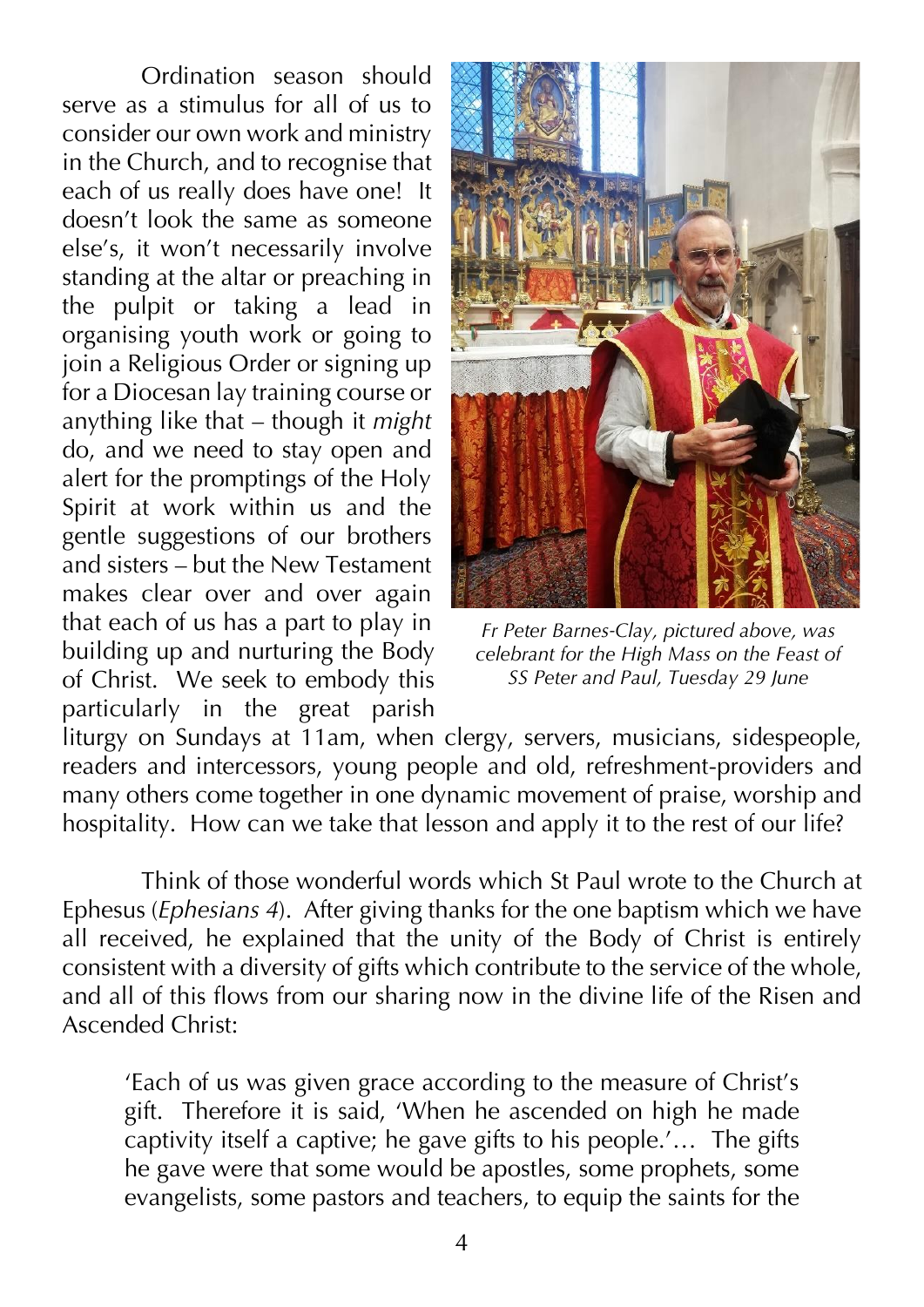work of ministry, for building up the body of Christ, until all of us come to the unity of the faith and of the knowledge of the Son of God, to maturity, to the measure of the full stature of Christ… Speaking the truth in love, we must grow up in every way into him who is the head, into Christ, from whom the whole body, joined and knitted together by every ligament with which it is equipped, as each part is working properly, promotes the body's growth in building itself up in love.'

As we renew the patterns of our Church Family life following the restrictions and challenges of the pandemic, let's remember this call addressed to each of us, and pray for the light and guidance of the Holy Spirit as we work together in our parish. We need you: there is a place for everyone! Pray too for unity of purpose and for good humour! The Eucharistic food which we receive Sunday by Sunday (and, if we accept the opportunity, day by day whenever we can) nourishes us for such service in the Church and beyond its borders, as expressed not least in one ancient prayer of our Syrian Christian forebears, turned into a hymn (*NEH 306*). I love its words: let's make them our own as we go from the altar to glorify the Lord with our lives.

Strengthen for service, Lord, the hands That holy things have taken; Let ears that now have heard thy songs To clamour never waken.

Lord, may the tongues which 'Holy' sang Keep free from all deceiving; The eyes which saw thy love be bright, Thy blessed hope perceiving.

The feet that tread thy holy courts From light do thou not banish; The bodies by thy Body fed With thy new life replenish.

Your friend and parish priest,

For Kichard

5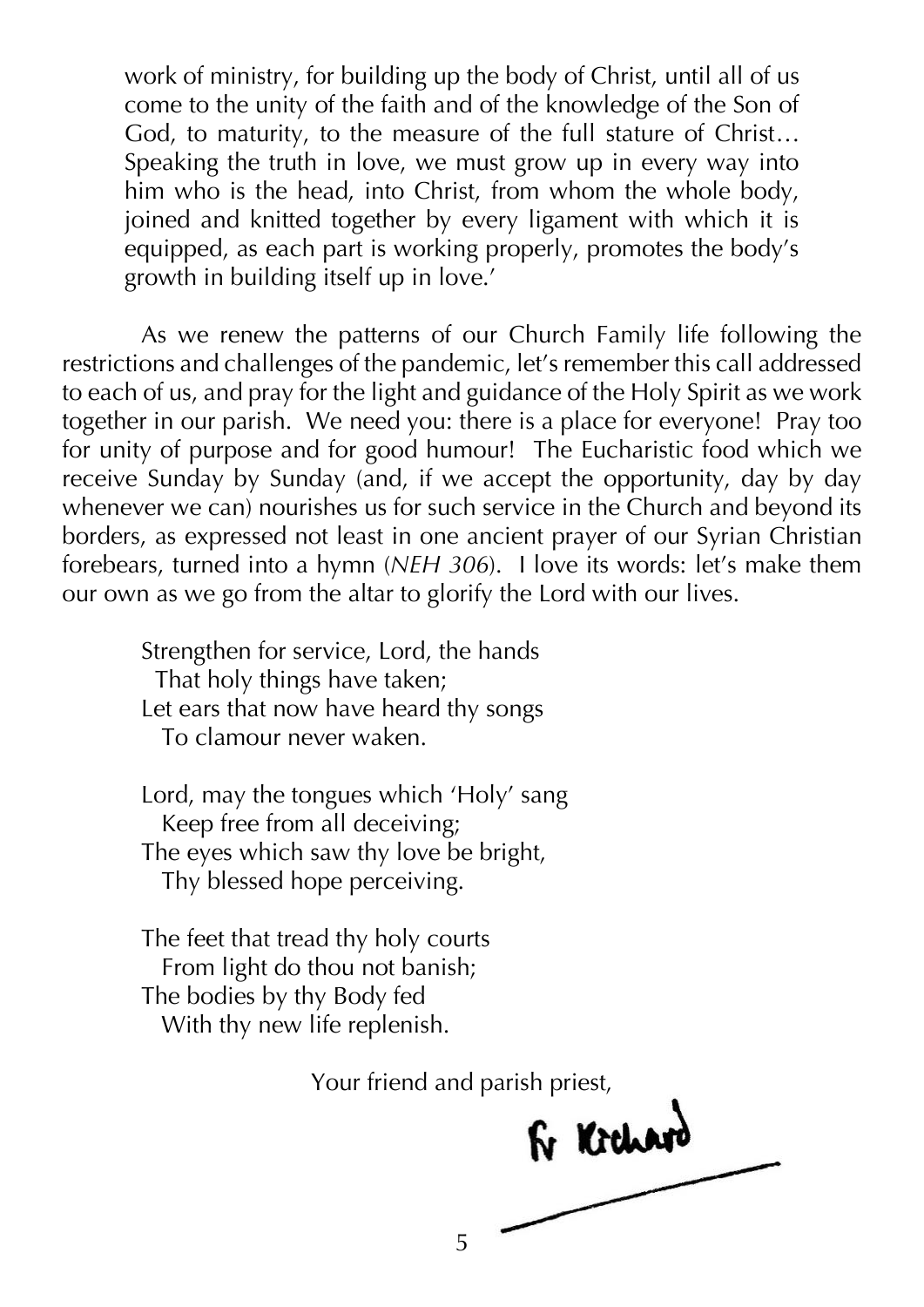# What's on in July and August

### **Saturday 3 July • Feast of St Thomas the Apostle**

10am Low Mass with the Reception of a new Companion of Julian of Norwich (*St Julian's*) 12 noon Low Mass (*St John's*)

### **Thursday 22 July • Feast of St Mary Magdalene**

12 noon Low Mass (*St John's*)

### **Sunday 25 July • Feast of St James the Apostle**

9am Low Mass (*St Julian's*) 11am High Mass (*St John's*) followed by meeting of sidespeople 4pm Songs of Praise and afternoon tea (*St Julian's*) to welcome the Revd Edwin Wilton-Morgan

### **Thursday 29 July**

7.30pm Parochial Church Council meeting (*St John's*) preceded by Low Mass at 7pm

### **Friday 6 August • Feast of the Transfiguration of Our Lord**

12 noon Low Mass (*St John's*)

5pm Low Mass (*St Julian's*)

### **Sunday 15 August • Feast of the Assumption of the BVM**

9am Low Mass (*St Julian's*)

11am High Mass (*St John's*) followed by bring-and-share parish lunch

### **Sunday 29 August • Feast of the Beheading of St John the Baptist**

- 9am Low Mass (*St Julian's*)
- 11am High Mass (*St John's*)

### Parish Day Pilgrimage to the Shrine of Our Lady of Walsingham

### **Saturday 18 September**

Save the date: details to follow!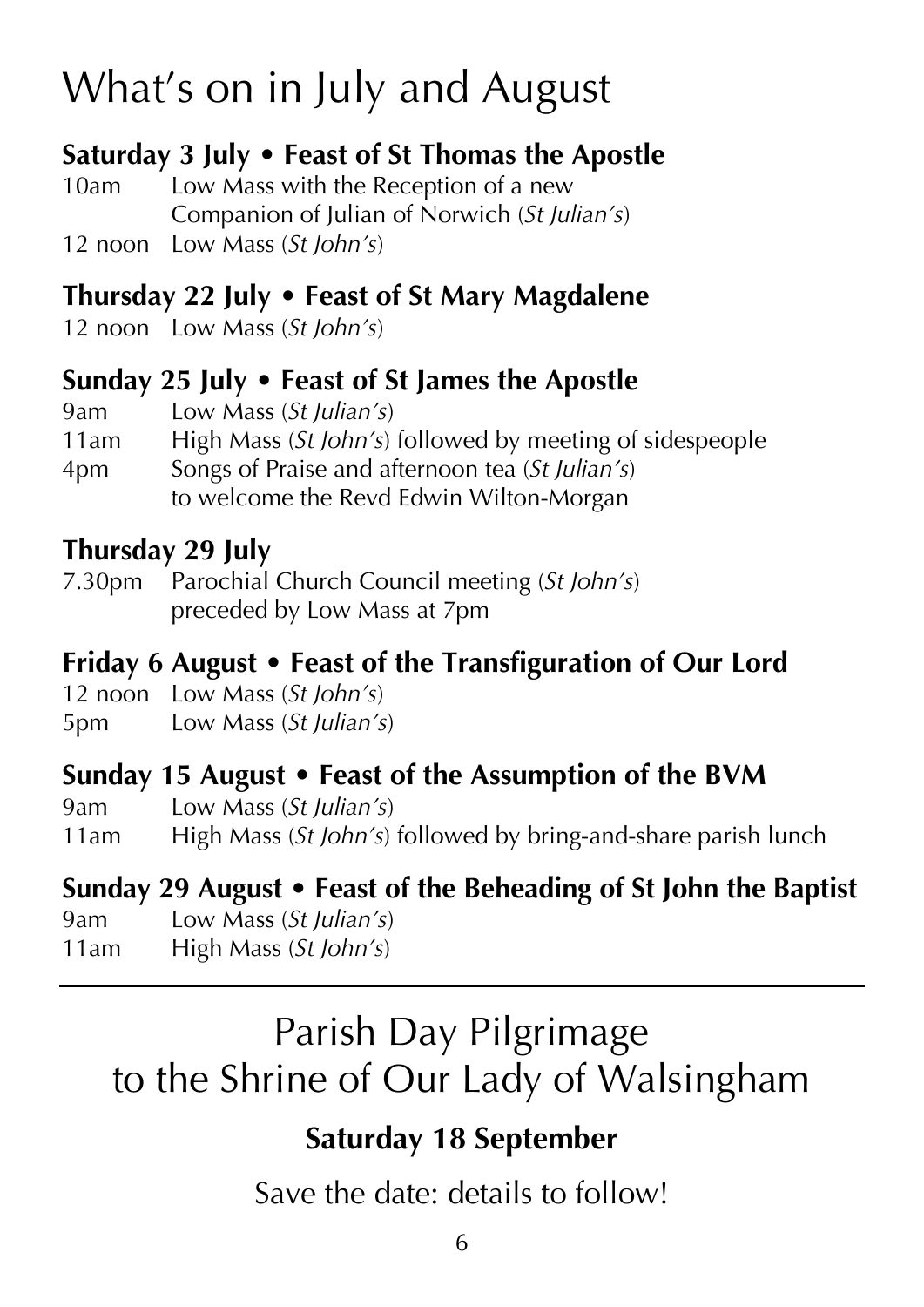# From the Parish Registers

#### **Communicants and collections**

|                       | Sunday | Weekday | Collection<br>(envelopes and cash) |
|-----------------------|--------|---------|------------------------------------|
| Week beginning 30 May | 58     | 44      | £531.00                            |
| 6 June                | 50     | 45      | £135.00                            |
| 13 June               | 55     | 47      | £70.00                             |
| 20 June               | 52     | 88      | £210.00*                           |
| 27 June               | 43     | 72      |                                    |

*\*including St John's Day: £95.00*

*The collection figure above does not include the amount given by standing order, which averages £3,000 a month.*

#### **Holy Baptism**

*'As many of you as were baptised into Christ have clothed yourselves with Christ'*

13 June Beck Robert James COLMAN

### **Funerals and committals**

*'Lord all-pitying, Jesu blest: grant them thine eternal rest'*

14 June Brian MacKINNON, aged 78

### Situations vacant!

s we resume the routines of our Church Family life, we're keen to get our rotas and organisation sorted out so that as many people as possible can participate. Don't be shy: we'd love to have you on board! So, S we resume the routines of our Church Family life, we're ke our rotas and organisation sorted out so that as many people as whether you were involved pre-Covid or not, if you can help with...

- **serving coffee and refreshments** speak to Mary Barnes-Clay
- **taking money to our bank** speak to Shirley Buxton
- **assisting as a sidesperson at services** speak to Shirley Buxton or Gudrun Warren
- **serving at the altar** speak to Andy Berry or Jackie Hazell
- **flower arranging** speak to Lynton Johnson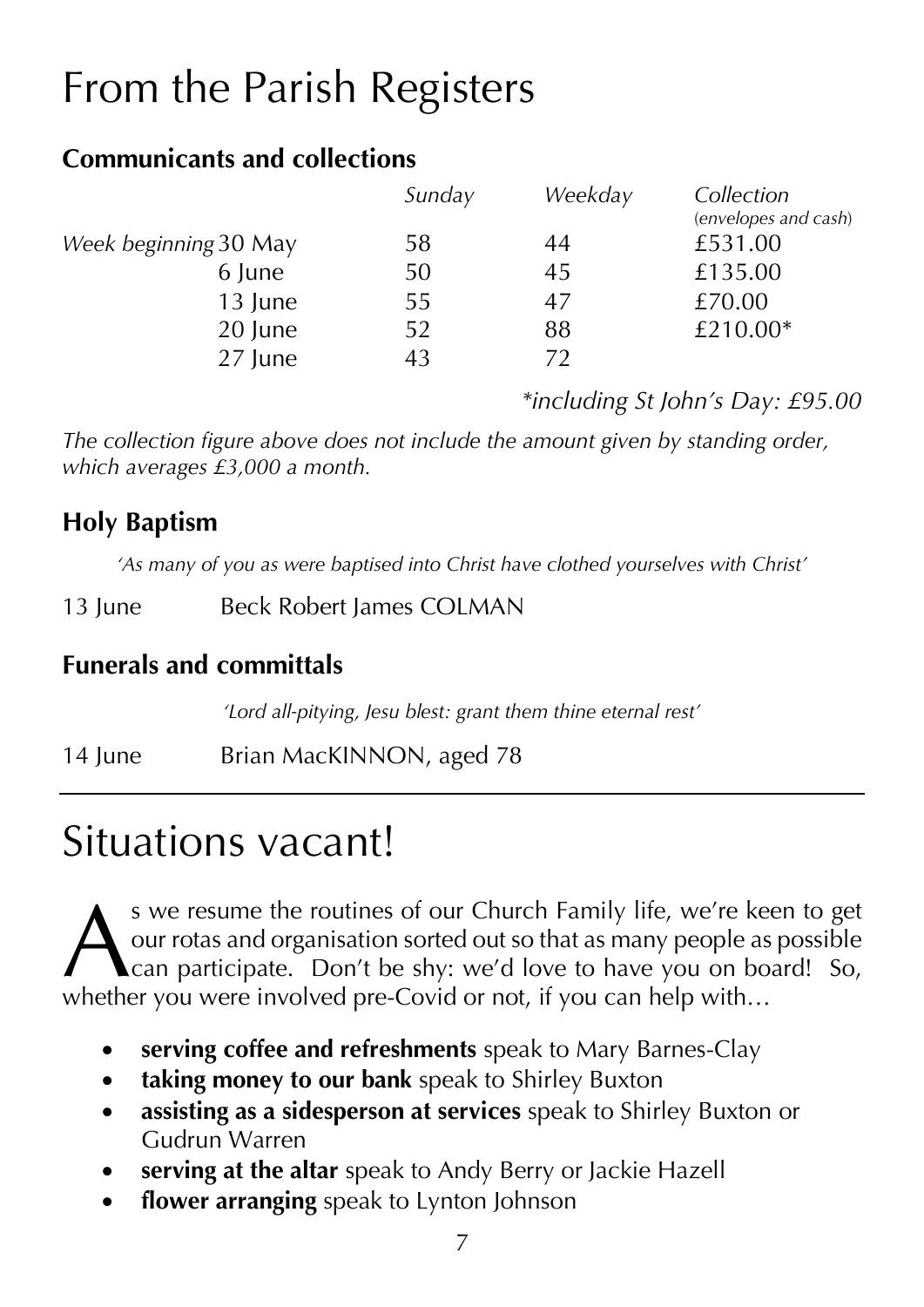

**Our Church Family supports the Norwich Foodbank.** Current needs at the Foodbank include long-life fruit juice, tinned sponge pudding, snack bars (e.g. breakfast biscuits), tinned fruit, individual wrapped biscuits, sweets or bars of chocolate, and dog food. Contributions may be brought to St John's

or to the Rectory at any time. In the twelve months to 30 June, Norwich Foodbank gave 11,709 food parcels to local people, including 4,011 children.

### Parish notes

### **New Safeguarding Officer**

The PCC has appointed **Sue Bisley** as the Parish Safeguarding Officer, replacing Shirley Buxton, whom we thank for her years of diligent service. Sue's role is to implement and monitor good safeguarding practices in our parish, and to receive (but not investigate) any concerns or allegations of abuse. You can contact her on sukibiz@hotmail.com or 07940 265954.

#### **Making an entrance**

Our contractors have finished (for now!) at St John's, leaving a gleaming refurbished porch behind them. The finishing touches, noticeboards etc will be added in a few weeks when the drying-out is complete. New lime pointing outside, repainted and refitted downpipes, renewed plasterwork, cracks and holes neatly filled, stonework repaired, floor washed, panelling polished, new ventilation added, the old green paint removed from the ceiling and coats of fresh limewash applied throughout: it's now a good entrance to our church, 'house of God and gate of heaven'. The project cost just under £5,200 and we hope to fund it with a grant from the St John de Sepulchre Parish Houses Charity.

### **Patronal Festival**

The Nativity of St John the Baptist was celebrated in style on Thursday 24 June. We prepared for the feast with the usual Parish Novena, and on the day beautiful flowers, glorious organ and choral music (including Victoria's *Missa 'O quam gloriosum est regnum'* and Gibbons' *The record of John*) and a full church (with distancing) combined for an uplifting Mass followed by sparkling wine in the churchyard. *St John the Baptist, pray for us!*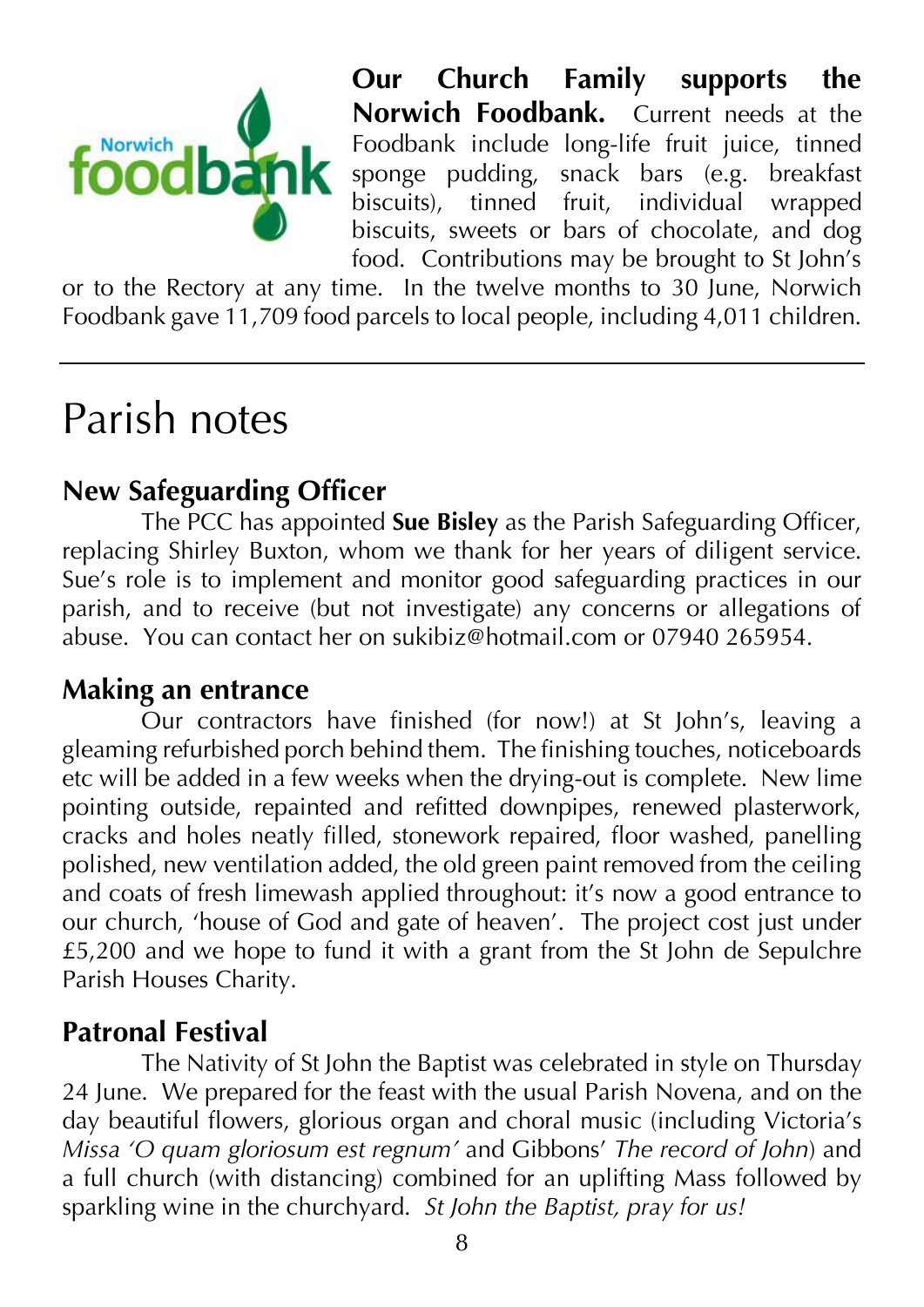

ifteen of us gathered on the morning of Saturday 19 June for a very interesting and inspiring presentation by Anne Aves, explaining some of the work of the **John Aves Education Project** among Palestinian refugees Tifteen of us gathered on the morning of Saturday 19 June for a very<br>interesting and inspiring presentation by Anne Aves, explaining some of<br>the work of the **John Aves Education Project** among Palestinian refugees<br>the Dhei the Project funds young people to obtain a degree from one of their local universities: 57 young people have been funded to date. JAEP was one of the charities we supported at Christmas 2019.

*This is an extract from a letter received from the General Secretary of the*  **Additional Curates Society***, Fr Darren Smith, thanking us for the gift of £179.50 which we sent to the ACS following a collection on Good Shepherd Sunday in April.*

our generosity is quite literally a beacon of hope during these sad times. More and more we are seeing parishes and dioceses come to ACS for financial support making up stipends enabling parishes to remain open. Your generosity is quite literally a beacon of hope during these sad times.<br>
More and more we are seeing parishes and dioceses come to ACS for<br>
financial support making up stipends enabling parishes to remain open.<br>
The fo and populous parishes and this vision has always been at the forefront of everything we do. Tesco have coined the phrase 'every little helps'; for as long as I can remember ACS has used the phrase 'every penny goes towards providing a priest, and this is as true now as it was in 1837 [when ACS was founded]. Every penny that you have sent to us is going to make a considerable difference, and for what I would like to thank you.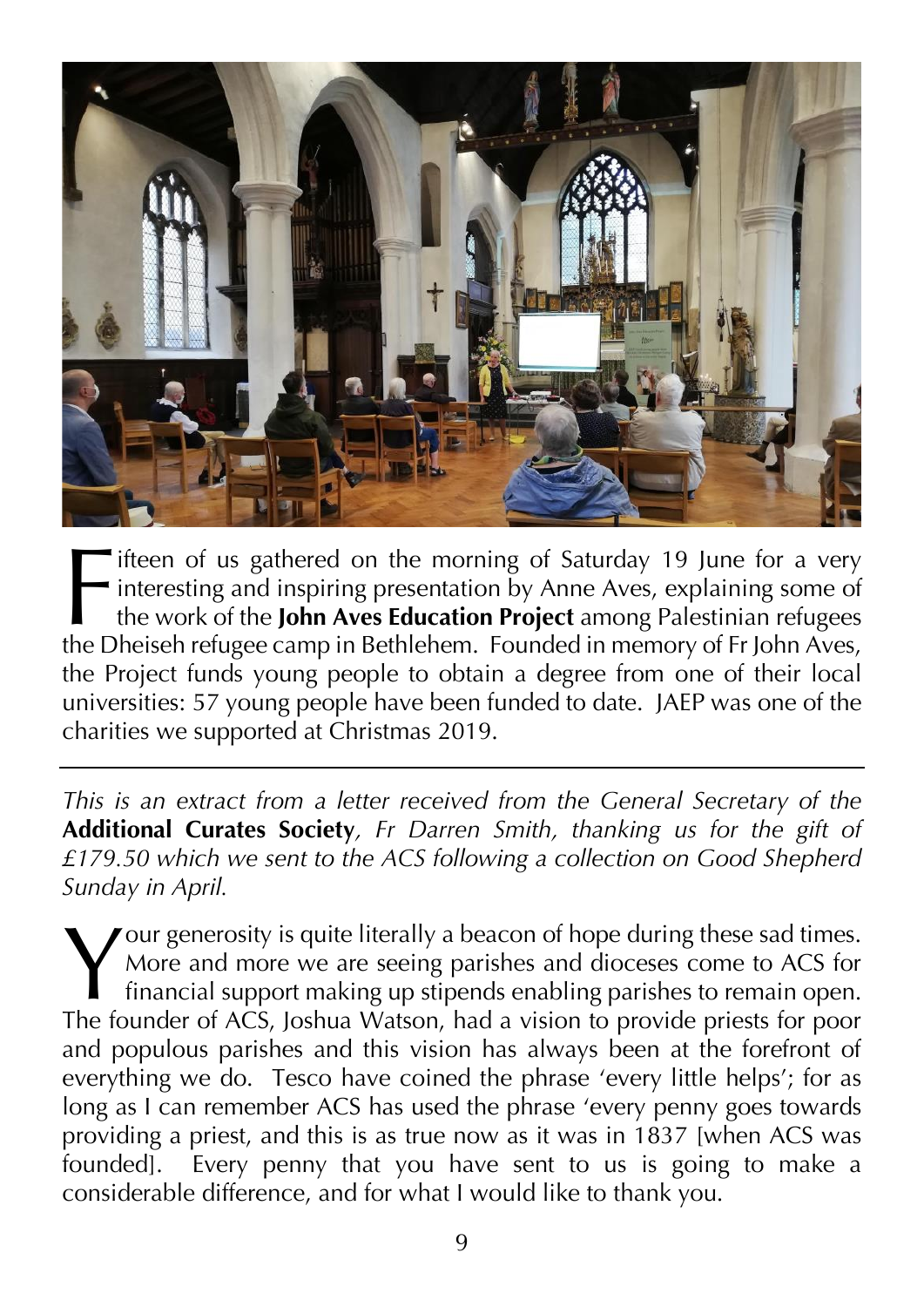# July 2021

- 1 Thu of the Precious Blood of Jesus
- Fri of the Sacred Heart
- Sat **St Thomas the Apostle** 10am and 12 noon LM

#### Sun **The Fourteenth Sunday in Ordinary Time (Trinity V)**

- Mon Feria
- Tue Feria
- Wed Feria
- Thu of Requiem
- 9 Fri St Augustine Zhao Rong and Companions
- 10 Sat Our Lady on Saturday

#### Sun **The Fifteenth Sunday in Ordinary Time (Trinity VI)**

- Mon Feria
- Tue St Henry
- Wed St Camillus de Lellis
- 15 Thu St Bonaventure<br>16 Fri Our Lady of Mo
- Our Lady of Mount Carmel
- 17 Sat Our Lady on Saturday

#### Sun **The Sixteenth Sunday in Ordinary Time (Trinity VII)**

- 19 Mon SS Gregory and Macrina
- Tue St Margaret of Antioch
- 21 Wed Feria (commem. Herbert de Losinga)
- Thu **St Mary Magdalene** 12 noon LM
- Fri St Bridget
- Sat Our Lady on Saturday
- Sun **St James the Apostle**
- 26 Mon SS Joachim and Anne, Parents of the Blessed Virgin Mary
- Tue Feria (*Week 17*)
- Wed Feria
- 29 Thu St Martha. 12 noon and 7pm LM; 7.30pm PCC
- Fri St Peter Chrysologus
- Sat St Ignatius Loyola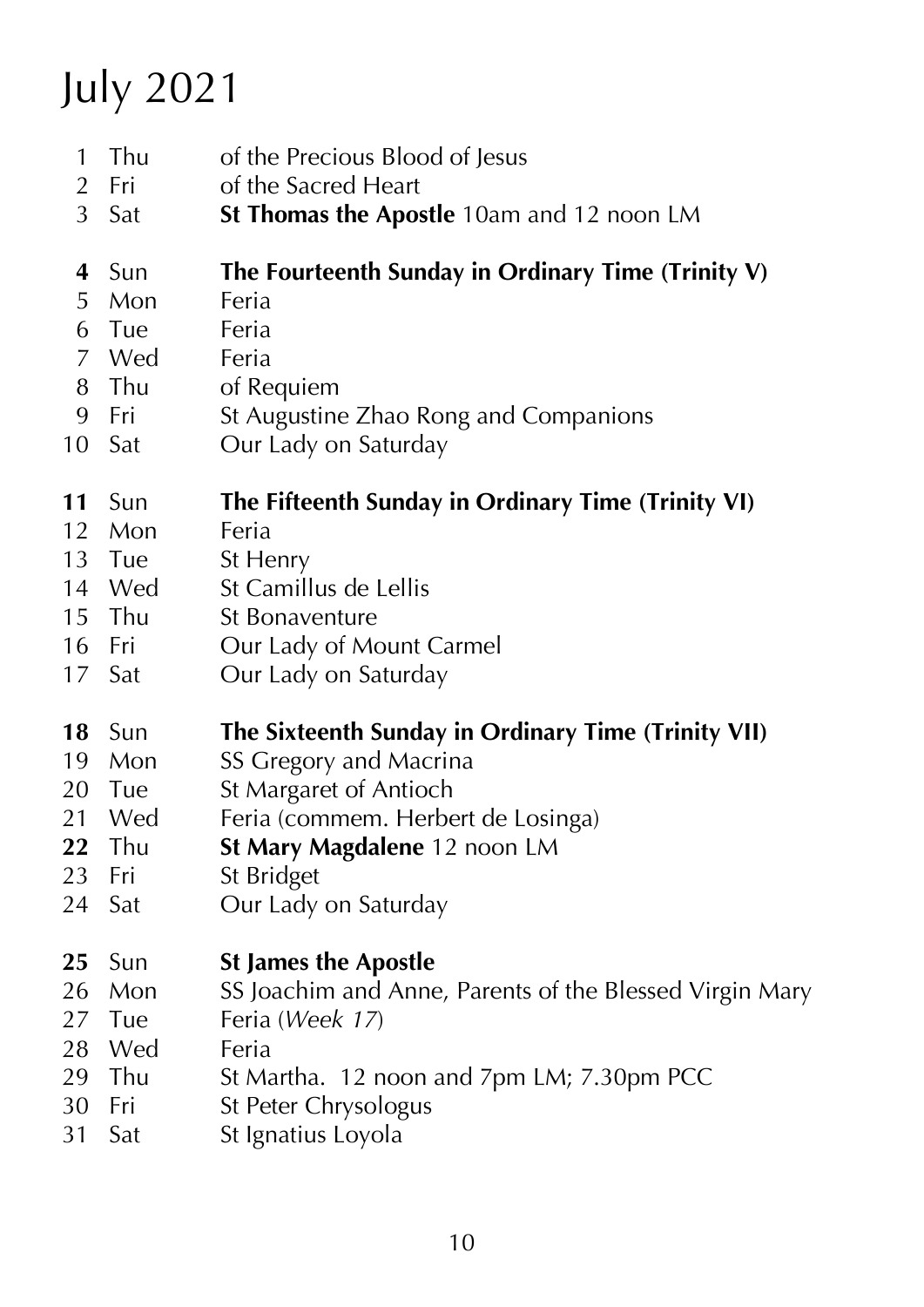# We pray for…

| Thanksgiving for redemption through Christ | 1              |
|--------------------------------------------|----------------|
| That we may have deeper compassion         | $\overline{2}$ |
| Norman and Graham, our Bishops             | 3              |
| <b>Our Parish and People</b>               | 4              |
| Norwich City Council                       | 5              |
| Vocations to the Priesthood                | 6              |
| Our Deanery of Norwich East                | $\overline{7}$ |
| The Departed: Year's Minds for July        | 8              |
| Christians in China                        | 9              |
| Shrine of Our Lady of Walsingham           | 10             |
| <b>Our Parish and People</b>               | 11             |
| The shops and businesses of our parish     | 12             |
| Our Queen and her Government               | 13             |
| The sick and those who care for them       | 14             |
| Theologians and philosophers               | 15             |
| The Carmelite Order                        | 16             |
| Society of Mary                            | 17             |
| <b>Our Parish and People</b>               | 18             |
| All spiritual seekers                      | 19             |
| <b>Persecuted Christians</b>               | 20             |
| Norwich Cathedral                          | 21             |
| Our witness to the Resurrection            | 22             |
| The people of Europe                       | 23             |
| Deeper devotion to our Lady                | 24             |
| <b>Our Parish and People</b>               | 25             |
| All grandparents                           | 26             |
| Friends of Julian of Norwich               | 27             |
| Spiritual directors and confessors         | 28             |
| Our Churchwardens and PCC                  | 29             |
| Preachers and teachers of the Gospel       | 30             |
| The Society of Jesus                       | 31             |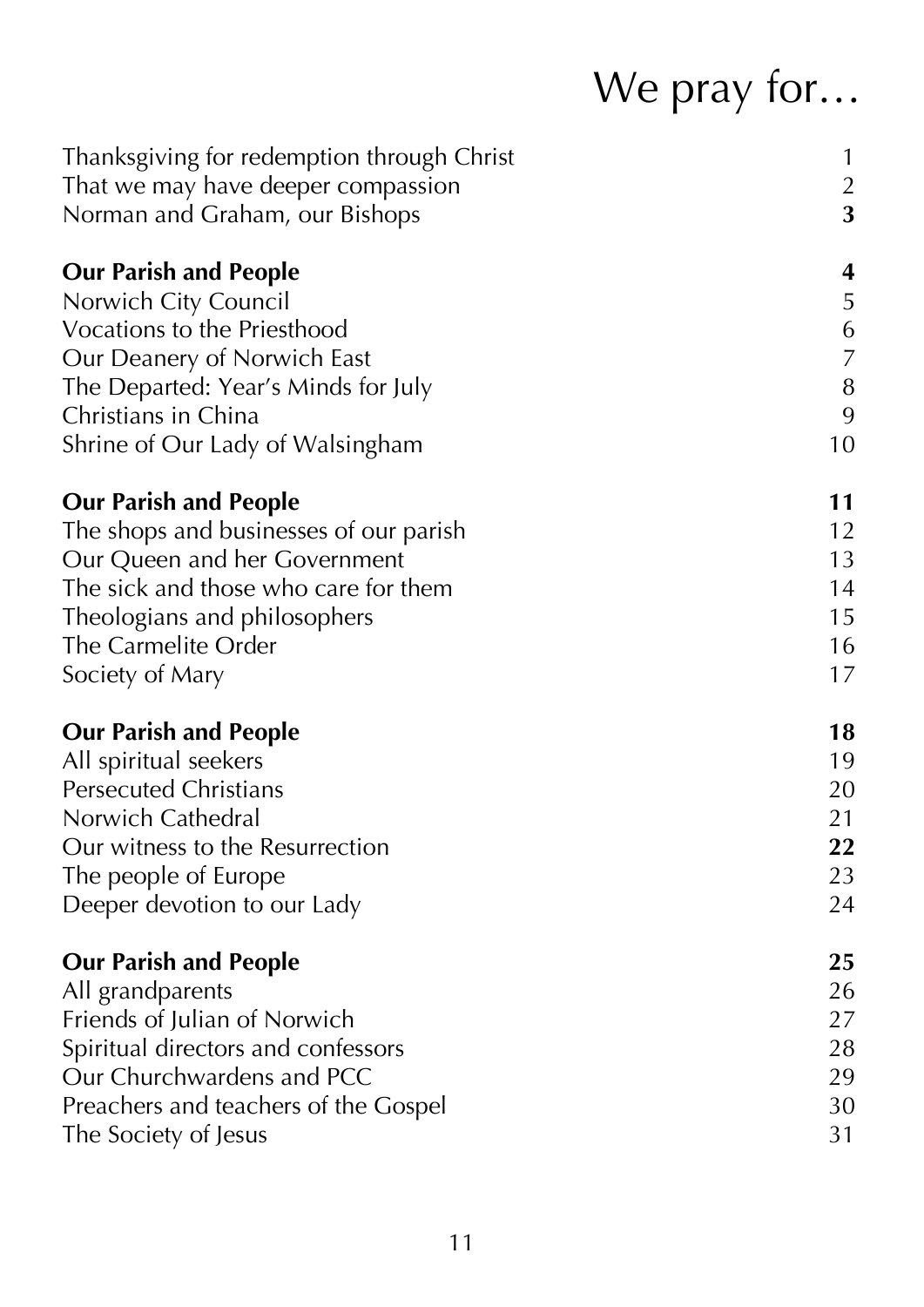## Thank you from Edwin Wilton-Morgan

Thorpe St Andrew  $13<sup>th</sup>$  lune 2021

Dear Fr Richard, and everyone at St John's and St Julian's who has made this year so wonderful,

Thank you, from the bottom of my Anglo-Catholic heart, for the manifold gifts, joys, lessons, experiences and laughs you have all shared with me over the last eleven months. It has been such a pleasure working and worshipping alongside you all, and I've learned more about myself, our tradition, and Christian love and service here than at any other place.

The witness and ministries offered by you all have been so inspiring, and I enter curacy (still terrified, but) a lot more confident and hopeful about where God is calling me and us all. I won't be a million miles away so do keep in touch – *c'est pas <<adieu>>, c'est <<au revoir>>!*

With heartfelt love and continued prayers,



Edwin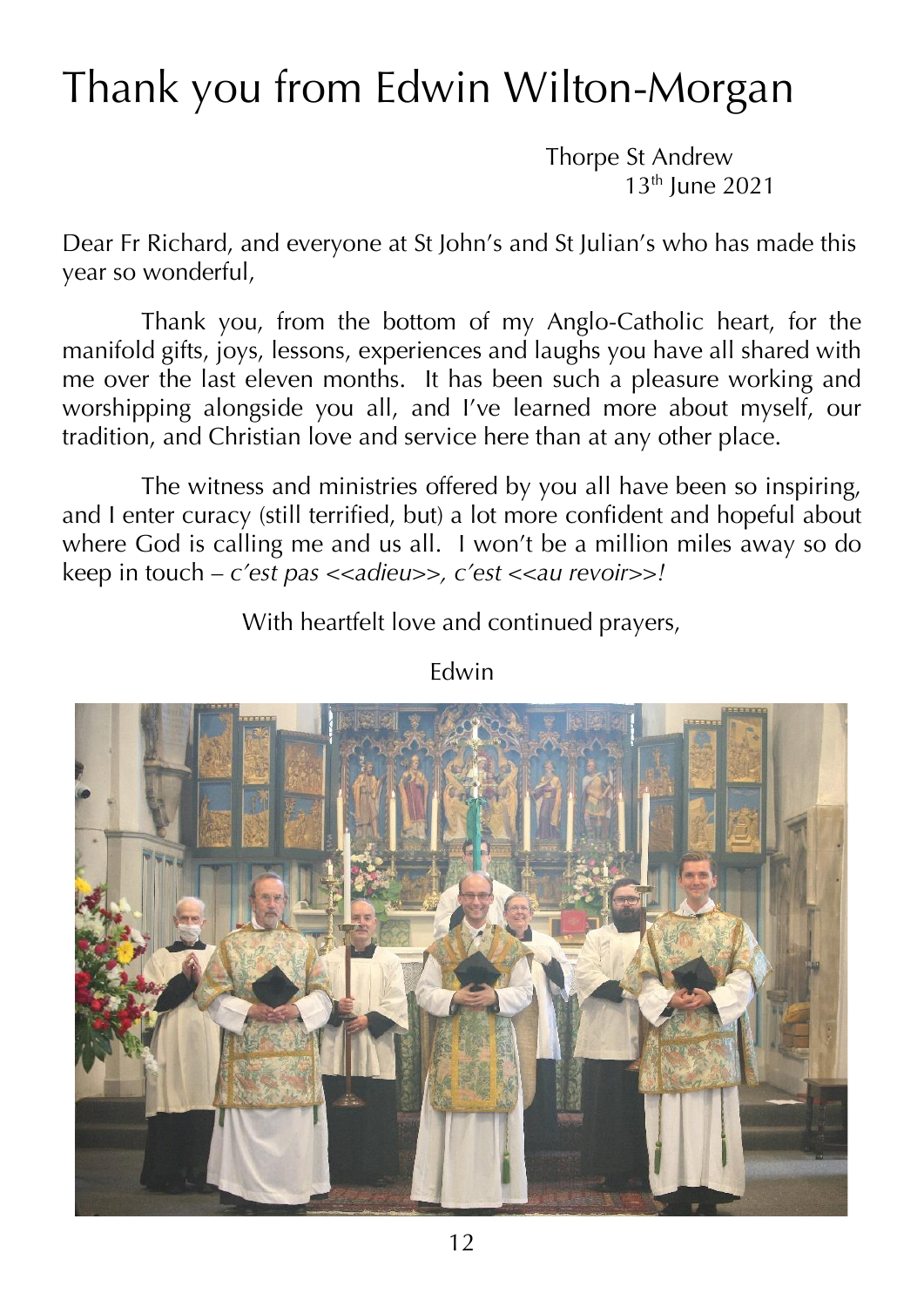### Fathomless riches

A Sermon preached by Edwin Wilton-Morgan, ordinand, at the High Mass on the Eleventh Sunday of Ordinary Time: 13 June 2021

*Lections* Ezekiel 17.22-24: *I, the Lord, make the low trees grow* II Corinthians 5.6-10: *We are intent on pleasing the Lord* St Mark 4.26-34: *The smallest of all seeds grows into the biggest shrub*

n his autobiography, *Fathomless Riches*, Richard Coles talks extensively about his journey from hedonistic popstar to priest in the Church of **England. Reading it back in 2018 as I nervously prepared for my 'BAP', the** In his autobiography, *Fathomless Riches*, Richard Coles talks extensively about his journey from hedonistic popstar to priest in the Church of England. Reading it back in 2018 as I nervously prepared for my 'BAP', the thr in his description of his own panel, which he ends thus:

'Finally, I was asked to see the head selector, a grey-haired Archdeacon who invited me to sit down. He had my file open in front of him on the desk and said, "Why would someone like you want to get involved with a broken-down, failing institution that's lost any sense of its tradition, hasn't got a clue where it's going and can't pay its bills?" I replied "Actually, I'm thinking of leaving the BBC."'

A broken-down, failing institution. That's certainly how many of my friends see the Church. As I prepare for my Ordination in two weeks' time, they have the tact not to ask such direct questions anymore. But their implicit doubts, and the echoes of their past cynical questions do resound in my ears. Why would someone like you want to get involved with an institution like that? If attendance trends, financial income projections, and debates about the relevance of a continued established Church are anything to go by, then an anxiety about a career in the Church would seem well founded. Indeed, anxiety seems to form much of the currency of the Church of England today. What will our future be? Will we even have one? In years to come, will our empty buildings stand as a quaint reminder of a simpler past, like police boxes or market crosses?

There is a certain fatalism that often accompanies this: that whilst diocesan growth strategists, frantic bishops and even more frantic clergy are desperately rearranging deckchairs on the Titanic, maybe we should, nobly,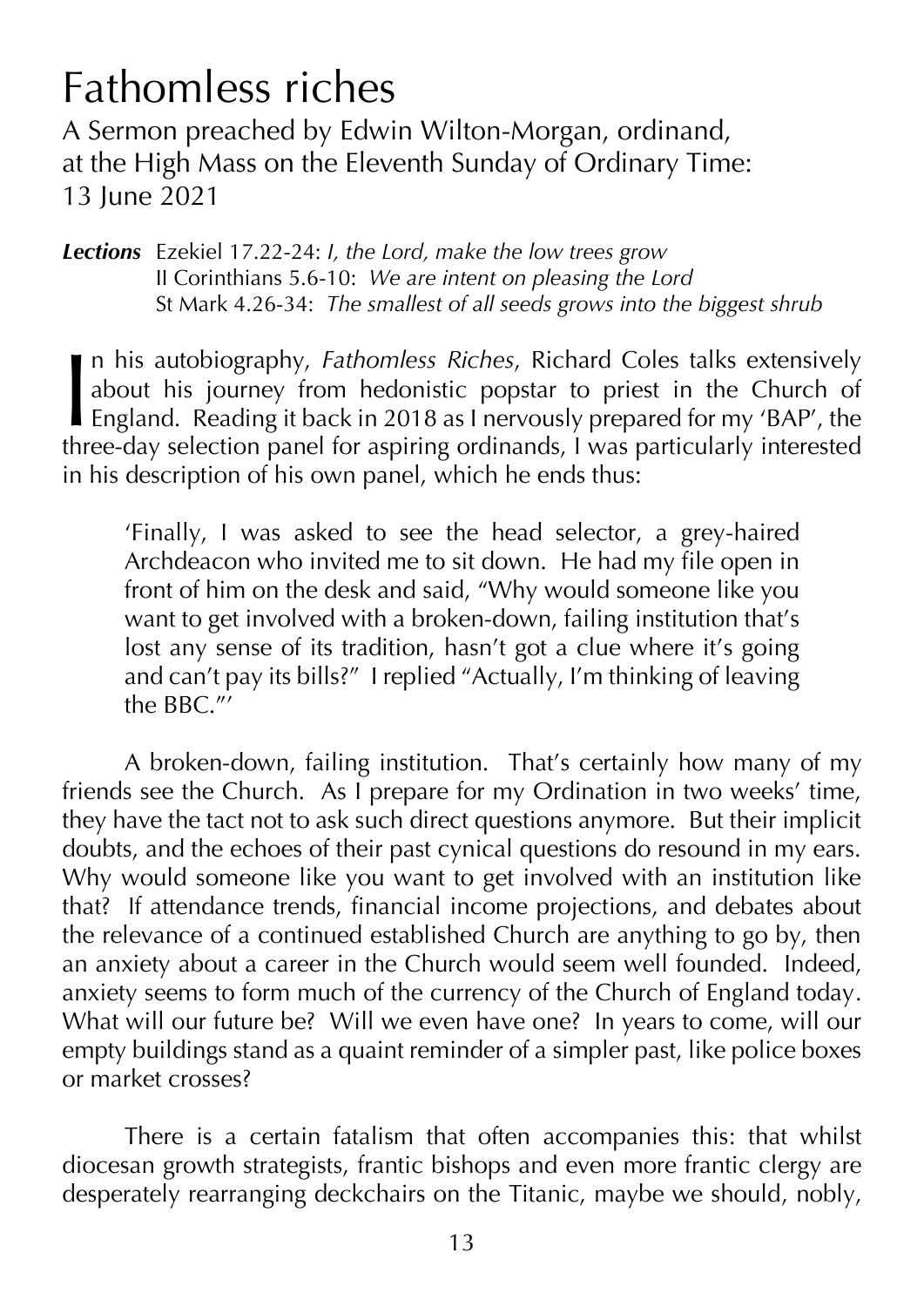go down with our ship. Some might reach to the Gospels' predictions that before the Son of Man comes again in glory, people will turn away from the faith, that the forces of faithlessness, of lovelessness and violence will seem to conquer, that things have to get worse before they get better, so perhaps we just need to sit back, relax, and trust that the waters rising around our ankles are the righteous flood of God's merciful judgement.

Well, perhaps. But I'm inclined to think our Gospel today paints a different, and more hopeful picture. In it, we hear two different parables to do with natural growth. The first is of a farmer who sows the seed on the land, and whilst the mystery of life unfurls itself in each grain, the farmer prepares himself for the harvest. The second is of the



*Edwin Wilton-Morgan preaching at High Mass on Sunday 13 June*

mustard seed, whose tiny size makes the massive shrub it becomes something of a surprise. Both of these provide important clues about how we might understand our future, how the Kingdom of God is growing and being formed in our midst.

The first thing we learn is that this growth is mysterious. In our limited understanding, we cannot possibly draw final conclusions about the state of God's Church on earth, cannot arrogantly determine how the Kingdom of God is being established, cannot second guess God's motives and activity. God is working his purpose out, and what looks to us like decline might well be renewal, what looks like adversity might just be a new challenge, what looks to us like death might well be the seed of new life. Our Church is not a mustard tree that fruited in all its fullness in the  $16<sup>th</sup>$ ,  $18<sup>th</sup>$  or  $19<sup>th</sup>$  century (delete according to churchmanship) and has now withered rather unattractively. No, we are still at the seedling phase, fragile and small, subject to change and chance, forging our way through good *and bad* seasons, the mystery of life unfurling in us, though we know not how.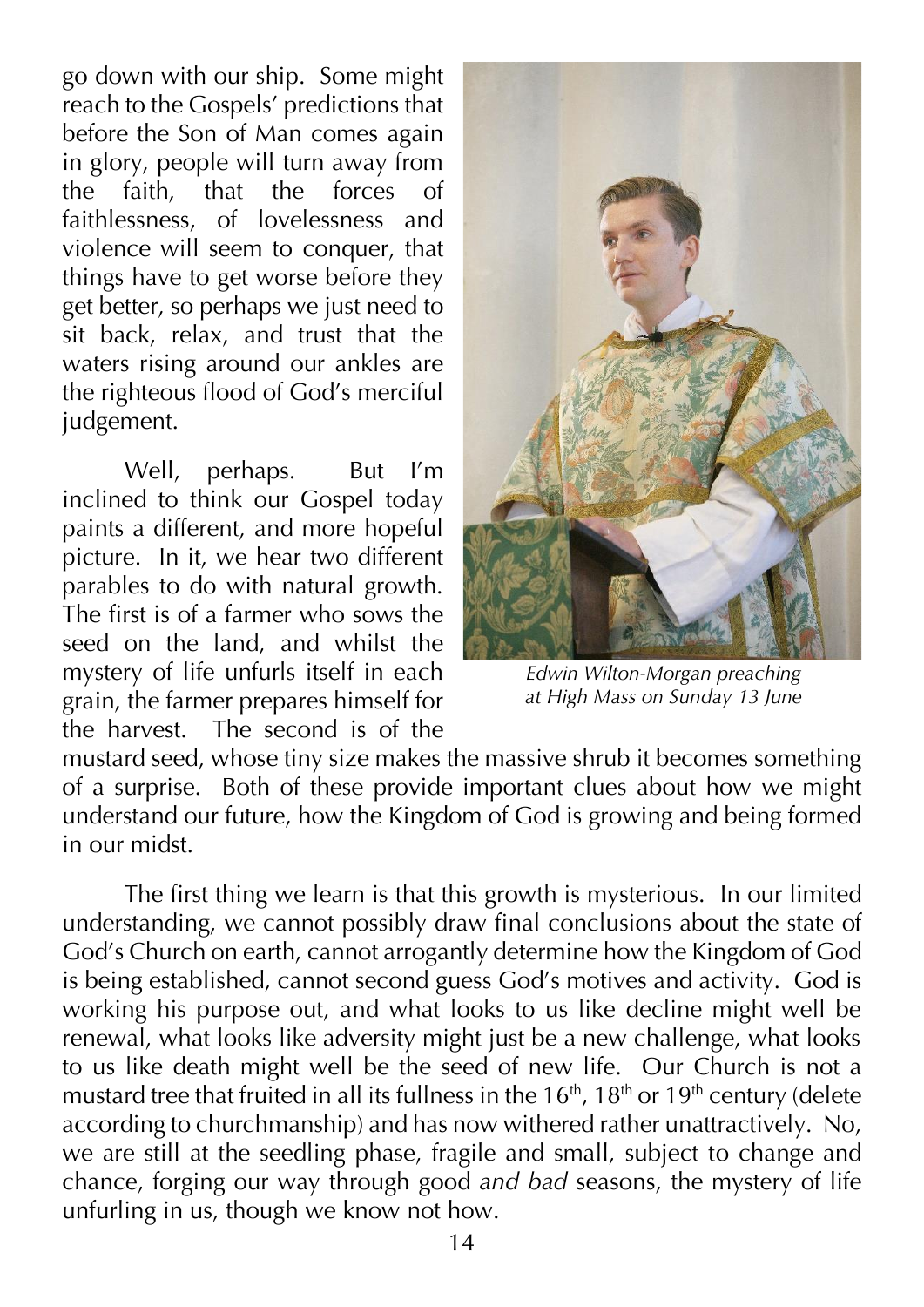The second key point is that this is all God's work, God's activity. What so much of our anxious language often contributes to is the idea that it is we who are called to save the world, that we are the authors and builders and saviours of God's Kingdom. Mission, rightly understood, is not a human activity. Mission is part of the will, and so the being, of God himself. To participate in God's mission to the world means being caught up *in him*, overtaken by his activity and presence, swept along in new directions and brought to bear fruit in unexpected ways.

The third point is that, whilst it may be God's work, we are invited to participate in it. Whilst the cure for our anxiety is indeed trusting in God's providential activity, it certainly should *not* result in a complacent laziness. God gives the growth, but it is we that must tend, weed, water and protect the seed with which he entrusts us. In the well-known words of St Teresa of Avila, 'Christ has no body now but yours. No hands, no feet on earth but yours.' Whilst the work that we do may seem inconsequential or perhaps hopeless, the mustard tree stands as witness of the great conclusions God can generate from our feeble and tiny beginnings.

To illustrate this, the Episcopal priest Fleming Rutledge tells the story of the church in New York who wanted just a little more space for coffee and so decided to build a small church hall. Curiously, and entirely unplanned by them, new things began to happen, and the little hall began to be a space for outreach to the poor and outcast, for renewed prayer and study, for welcome and engagement with the diversity of their parish. This little hall soon became the site of complete spiritual renewal of the church, entirely transforming its witness to its parish and its people. Reporting on the building project, one vestryman concluded, 'Our modest aspirations in planning were overtaken and surpassed by God's providence for his ministry.'

If God is to transform our work, then we have work to do. There *is* room for anxiety in our faith. We must be anxious enough not to get complacent. Like in New York, we must be anxious enough to do our little bit, to seek out and nurture signs of new growth, to offer our meagre work up for God to transform. But anxiety should only ever spur us on, and not terrorise or defeat us. Much like those generous Victorians who planted up our parks with trees whose full growth they would never see, we must have patience, trusting that the results of our labours may not be discerned in our lifetimes. We must have faith, knowing that the seed planted by Jesus Christ is growing towards the fullness of the Kingdom, in ways deeper, more mysterious and more beautiful than we can grasp. And we must have hope, that the apparent infertility and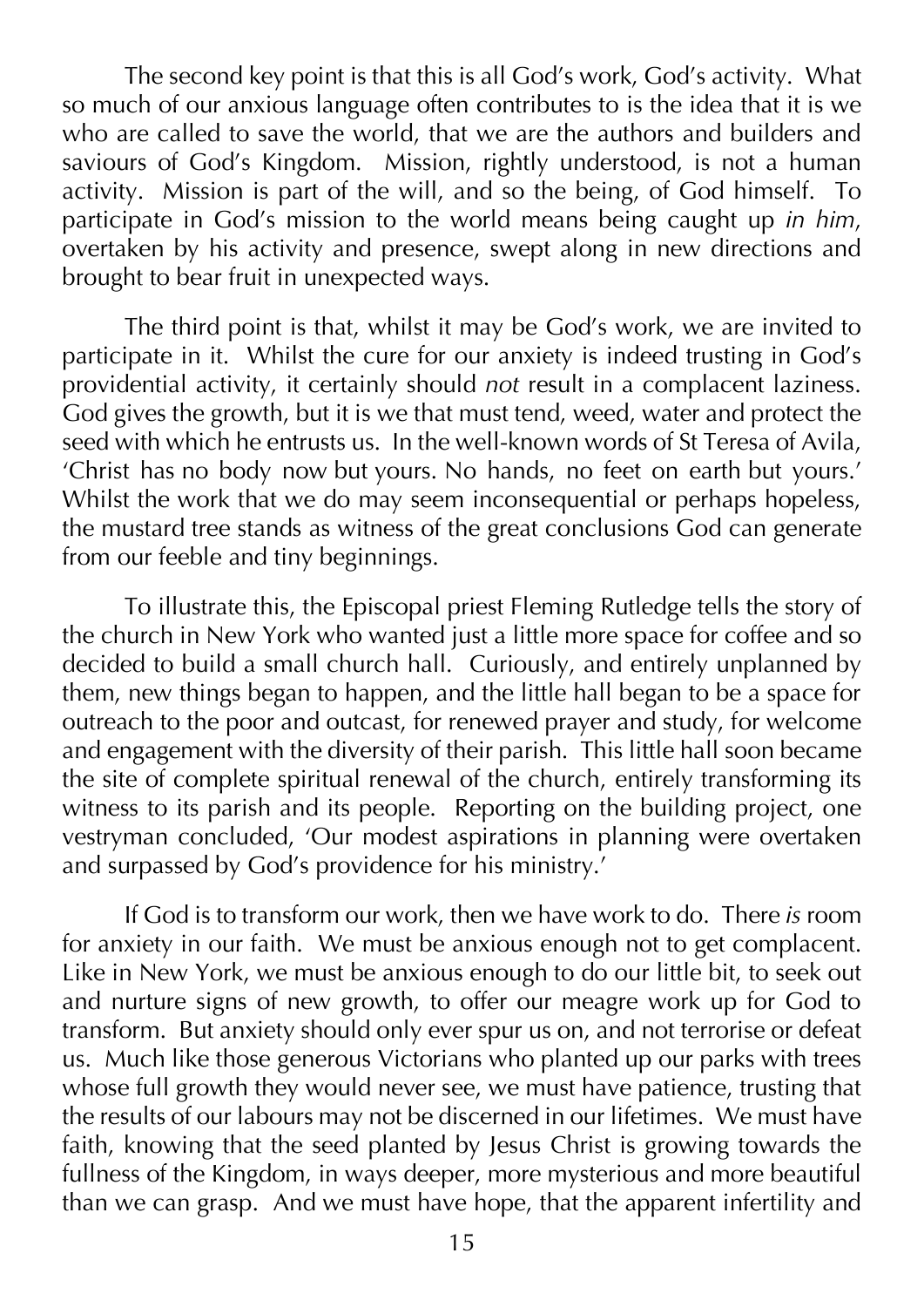barrenness of the land in front of us will be transformed into the luscious pasture of God's bounteous harvest.

So, why would someone like you want to get involved with an institution like that? It's a valid question, and one we should probably ask ourselves from time to time. But it's a question that only makes sense if we can't see past the apparent hopelessness of the task ahead, can't see past the unfruitfulness of the earth, can't see in the tiny seed the incomparably mighty tree of God's glorious Kingdom.

It has been the greatest privilege to work and worship alongside you this past year. Perhaps at no other time in our lifetimes has the life and witness of our national Church been so tested, and amid so much death, fear and grief, it has been difficult to see how survival, let alone new growth, might be possible. But everywhere at St John's and St Julian's, with dogged persistence, new growth has indeed been poking its head up all over the place. From expertly livestreamed services to hilarious Zoom coffee mornings, from individually wrapped cupcakes to a huge increase in charitable giving, from a renewed appreciation for the Blessed Sacrament to a deepened sense of how we care for the most vulnerable in our parish, this community has demonstrated how, with faith, hope, love, and elbow grease, God's Kingdom is indeed growing magnificently and unstoppably among us.

So, if being ordained means getting involved with an institution like *this* one, then sign me up for life.

### Quite a character

A Sermon preached by Fr Richard Stanton, Parish Priest, at the High Mass on the Patronal Festival: Thursday 24 June 2021

*Lections* Isaiah 49.1-6: *The Lord called me before I was born* Acts 13.22-26: *John proclaimed a baptism of repentance* St Luke 1.57-66, 80: *His name is John*

**'I was thinking, "I have toiled in vain, I have exhausted myself for nothing", and all the while my cause was with the Lord, my reward with my God.'**  (*Isaiah 49.4*)

he twentieth-century artist Enid Chadwick, whose work has become so indelibly associated with the Shrine of Our Lady of Walsingham, put pen to paper before her death in the 1980s and wrote some memories of life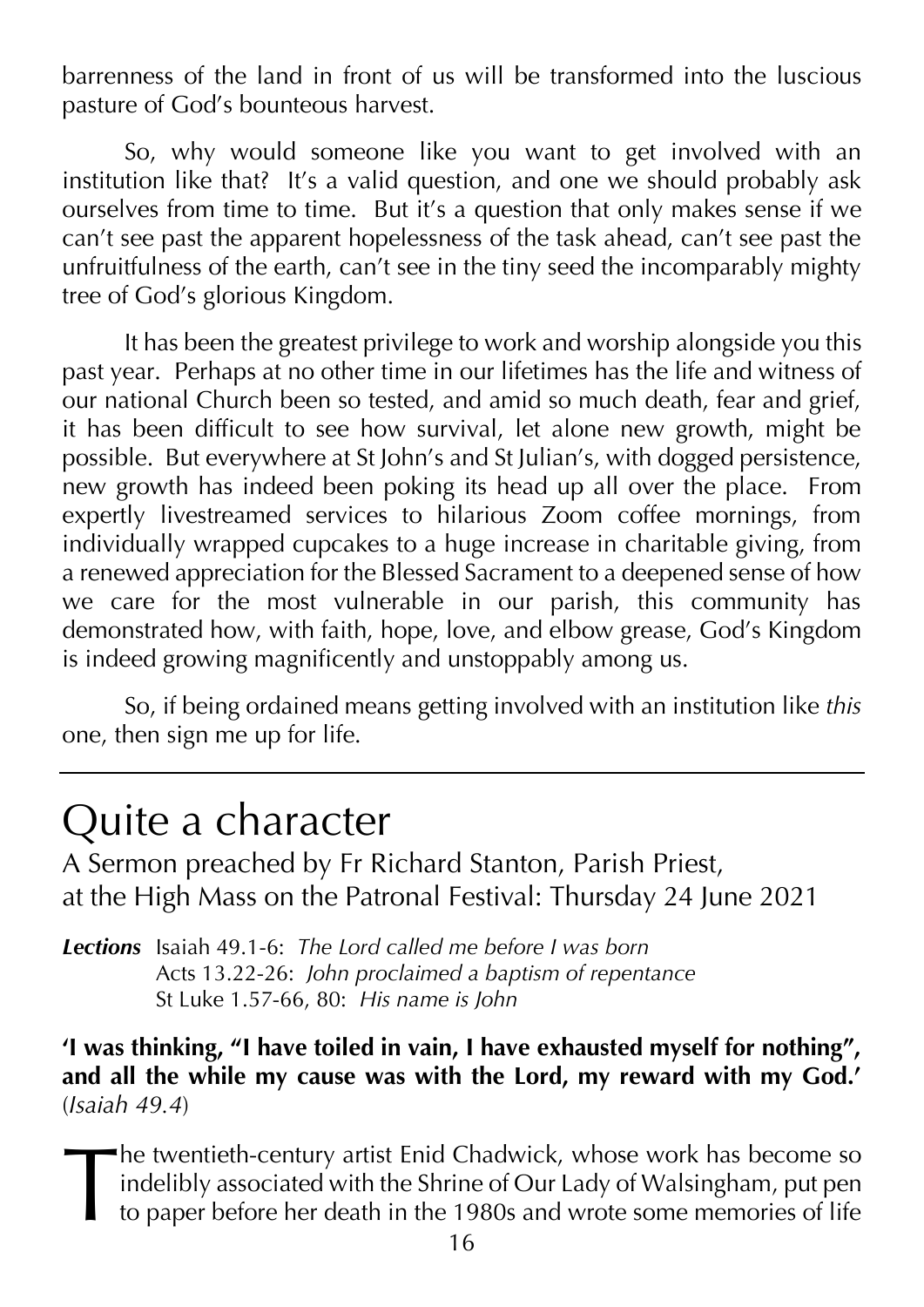in England's Nazareth in the early years of the pilgrimage revival before the Second World War. 'Real Walsingham natives,' she said, 'will remember remarkable characters of bygone days, characters who don't seem to exist now unless we have taken their place without knowing it. I am thinking of such people as Billy Redwin, gentle and friendly, known as Mongoose: Jabez Blunderfield, the Snowdrop King, who used to chase off any children who were stealing the snowdrops: Mudderer Mann, who walked back from Fakenham one day and made a "fist o' walking". Then there was Miss Lola Smith, who gave piano lessons. She also played the violin and turned up once to help in a little orchestra with only three strings on her instrument saying: "I'll tumble in when I can".'

Of course, Walsingham is distinctive in many ways, but every parish can claim its share of characters who have passed into corporate memory; Fr Colin Stephenson's comical if occasionally acidic book *Merrily on High*  consists of character after character whom he encountered over the decades of his ministry in the Church of England, such as the lady at Cowley St John 'who really enjoyed collecting money for the church and was more than once picked up by the police for pestering people in the street.' Then, too, there was 'a formidable Irish lady, who kept all the lights and fires on in her house day and night saying that a nice young man from the Electricity Board had explained that… the more she used the cheaper it would be.' Yet another to feature in the pages of the book is the curate of Barnes, who only ever said a votive Mass of St Joseph and used to organise a Sunday School treat every year as a present for a poor parish. 'He always took them,' says Fr Stephenson, 'to the same spot in the country. Unfortunately it was sold for building development and every year there was less and less country, until at last he was taking the children into the middle of a housing estate and the residents complained.'

Lest we find this too comical, I'd return our attention momentarily to Enid Chadwick, who noted perceptively that 'characters don't seem to exist now' because, most likely, 'we have taken their place without knowing it.' This parish, too, has had its share of characters over the years, with their loveable quirks and peculiarities and sayings – Amelia? Sylvia? Amy? Peter and Paul? Rosemary? Fr Martin became a legend in his own lifetime, and even I know what he would say to X or Y, not least because he was rather better than your present Parish Priest at being able to persuade parishioners what did and did not count as 'N.P.W.'. And it's good and holy that with a smile and a prayer of thankfulness we should call them all to mind today.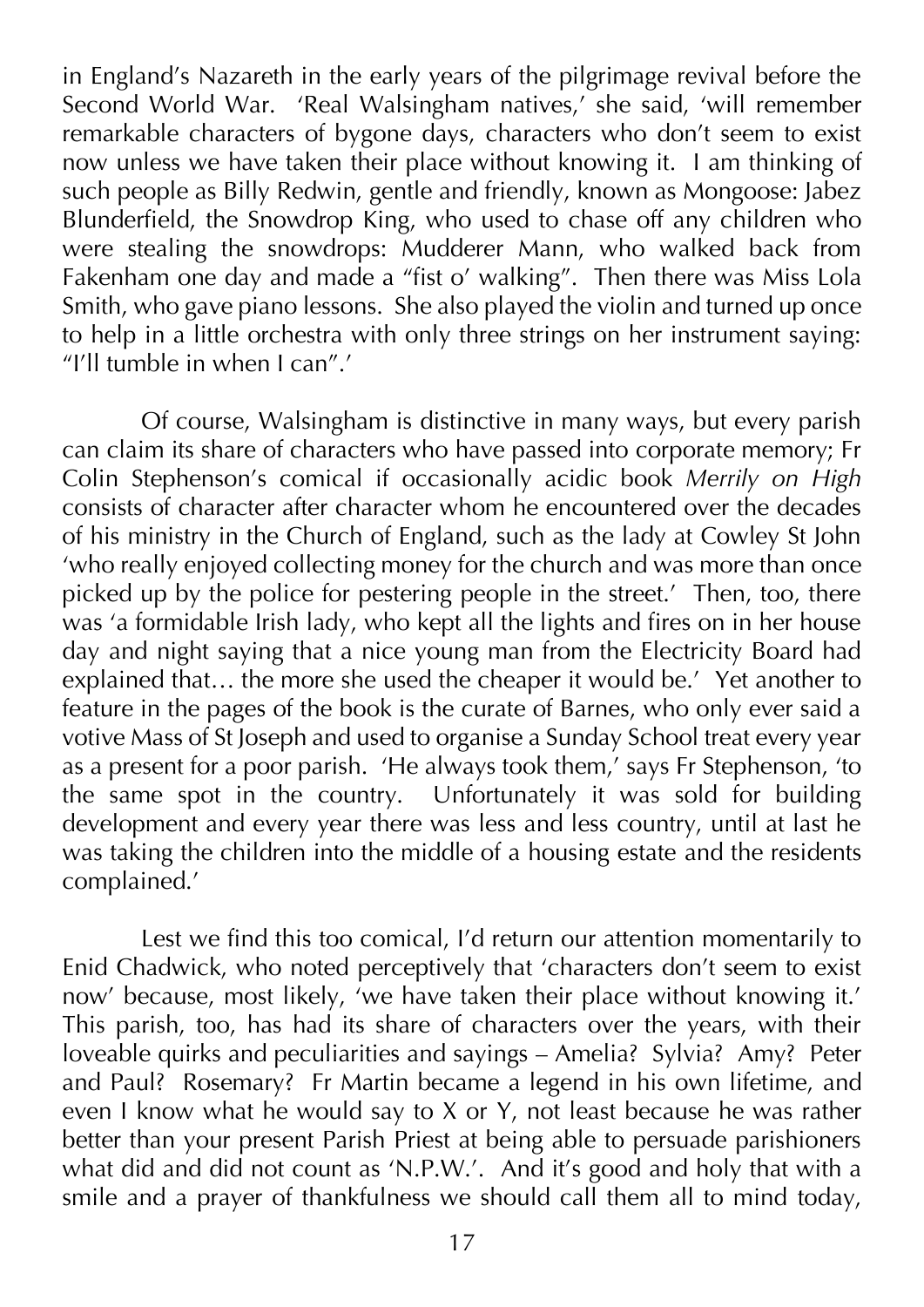along with the countless others who have gone before us in this place, because a Patronal Festival serves among other things to remind us that we are all of us building on a foundation which has already been laid, that we are relay runners in a race, pressing ahead for the prize of the heavenly call of God in Christ Jesus, holding the baton in our turn before we pass it on to those yet to come, 'looking to Jesus, the pioneer and perfecter of our faith.' In ordinary times, we would be singing today that

*These stones that have echoed their praises are holy And dear is the ground where their feet have once trod, Yet here they confessed they were strangers and pilgrims And still they were seeking the city of God.*

The problem, sometimes, with the stories of characters which we hand down from generation to generation is that their dominant traits, instructive and indicative though they are, create a rather two-dimensional picture of the complete person. Is there a danger that we might even think of our patron John the Baptist as one of the 'characters' who pepper the pages of the Scriptures, the funny man, awkward at a party no doubt, with his camel hair, his locusts and wild honey, his insistence on a baptism of repentance for the remission of sins, his call to be ready to welcome the coming Lord the thong of whose sandals he would not be worthy to untie? A strange little man, parked in the corner, one of our characters, and no more to be said about him.

And yet on this festival day, one of the oldest festivals in the Church's calendar, our attention is summoned to the totality of the life and witness of the Baptizer St John, 'the greatest and last of Israel's line of prophets', and, said Jesus, 'of those born of women, no one has arisen greater than he'. The preface at the start of the Eucharistic Prayer today teaches us that John's birth 'brought great rejoicing; even in the womb he leapt for joy at the coming of human salvation. He alone of all the prophets pointed out the Lamb of redemption.'

Today, at the apex of the year in the northern hemisphere, after which the days will begin to shorten again, the Church calls us to focus on John who said, 'He – Jesus – must increase, I must decrease', and so we find ourselves summoned to a similar pattern of self-consecration, invited to consider how my vocation and your vocation is to work together with God to advance the reign of Christ, to proclaim the coming Kingdom, to summon others not so much with our lips as with our lives to recognise in our midst the Lamb of God who takes away the sins of the world.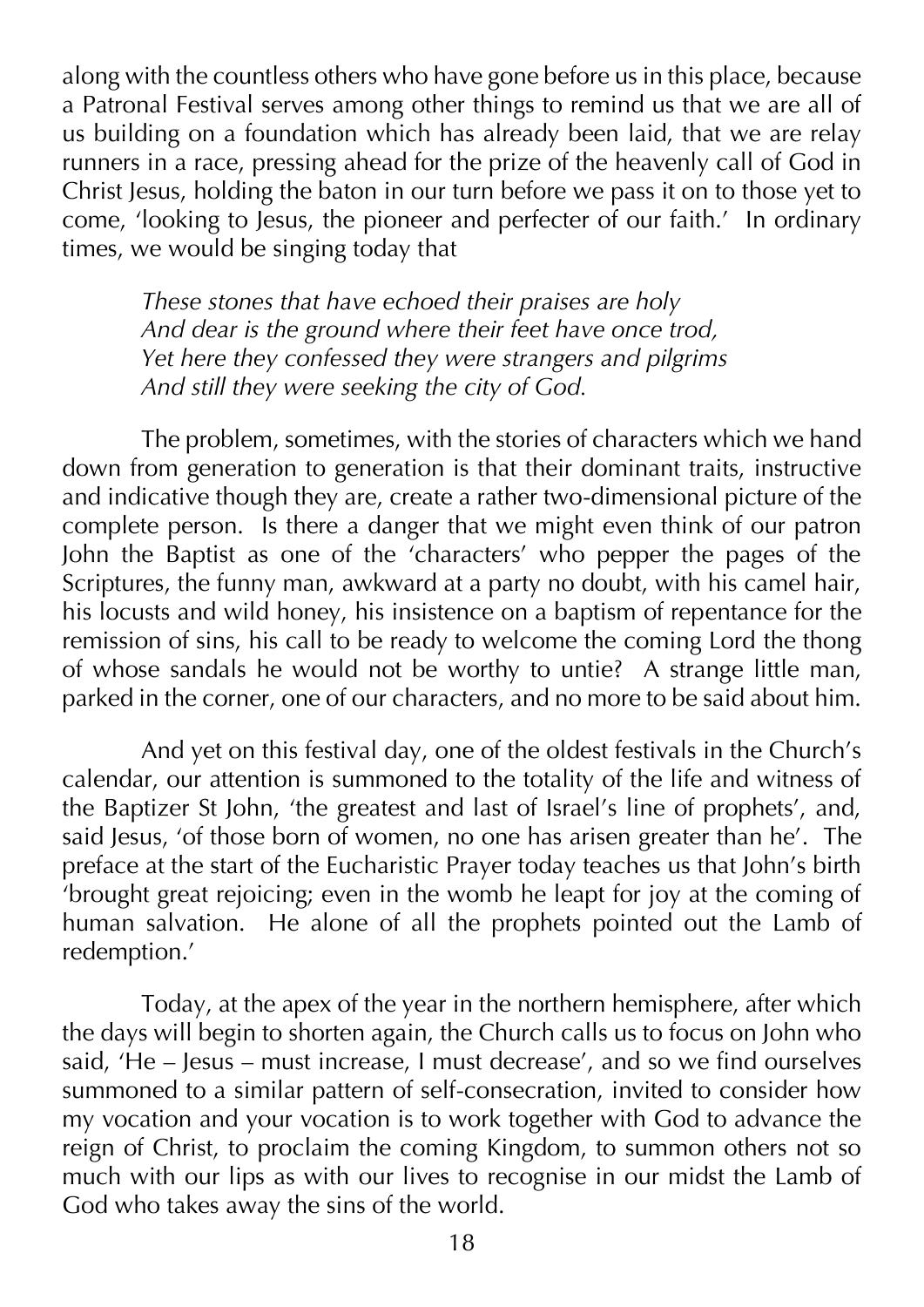This can often feel like hard and unrewarded work, a fruitless and thankless task in barren soil. Mingled with our thanksgiving today there must rightly be penitence – penitence because we have made too little of the opportunities offered to us, because the graces so freely offered in worship and the sacramental life have been ignored or wasted, because the Gospel call is hard and we have too often chosen to evade or reduce it for the sake of a quiet life. Then, too, for all of us who work together in the Family of the Church, there is the incipient risk, particularly I think at the moment as we trudge through month after tedious month of this pandemic, of the kind of sadness or resentment of which Isaiah spoke in the first reading: 'I have toiled in vain, I have exhausted myself for nothing.' What has it all been for? Why have we done it, year after year? One hears faint echoes of the disciples' reproachful sigh to their Lord at the lake: 'We have laboured all night and caught nothing.' And yet our celebration of St John the Baptist proclaims that our God is always doing a new thing, that 'water *can* break forth in the wilderness and streams in the desert', that 'the ransomed of the Lord *will* return with singing' because, as Isaiah goes on to say, '*all the while* my cause was with the Lord, my reward with my God', and you and I are working to the beat of a very different economy. In the light of the Resurrection, no good work is ever, ultimately, wasted; nothing done for the Lord and his Church is ever futile or trivial; how could it be, when the Lord loved the widow who cast in two small coins to the treasury, esteeming not the monetary worth but the scale of her gift in her proportion to her means? 'They gave of their plenty, but she of her penury hath cast in all that she had.'

The Patronal Festival, then, is a time of rejoicing and thankfulness, a time for appropriate penitence, and a time too to allow ourselves to be called to fresh consecration and new zeal in living the life of faith as a community in this place under the patronage of John the Baptist. As we celebrate with him today and ask for the help of his prayers, we commit ourselves once again to the work and witness of the Gospel which calls each of us, living stones, to accept the joyful privilege of sharing together in the building-up of the Kingdom through our worship, our witness, and our acts of service, and to recognise in doing these things together, small though they may seem to be, tiring though they sometimes are, we are allowing the Holy Spirit to form within us that only 'character' which is of significance in the last analysis, shaped and moulded in the pattern of Christ, so that salvation may indeed reach to the ends of the earth.